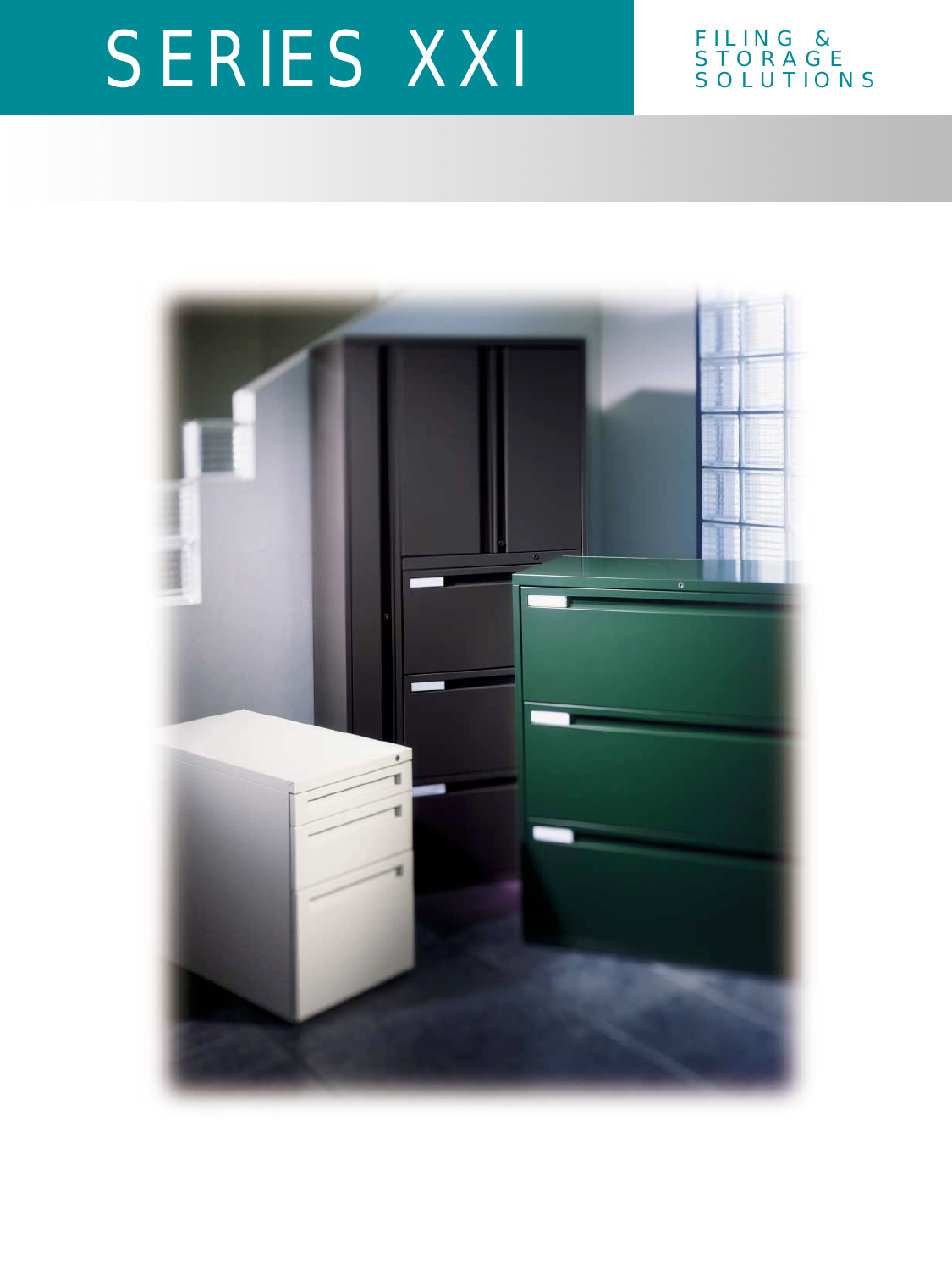#### FILING & STORAGE SOLUTIONS

#### **Lateral Files**

Combining simple, clean design with maximum quality and function, **Series XXI** filing and storage products are the right choice for the modern office. Selecting from **Series XXI** lateral files, pedestals, vertical files, kiosks, bookcases, and design-your-own filing systems makes perfect sense. Featuring ample storage space, **System XXI's** lateral files can hold most types of media. Sturdy construction ensures the long life of the product. Choose between costeffective, preconfigured lateral files and files with 1 1/2" upright spacing for nonstandard filing requirements. Drawer configurations include a range of interior options from traditional hanging files to storage for EDP requirements. Notched, heavy-gauge drawer sides can accept legal, letter, and metric-size hanging folders.

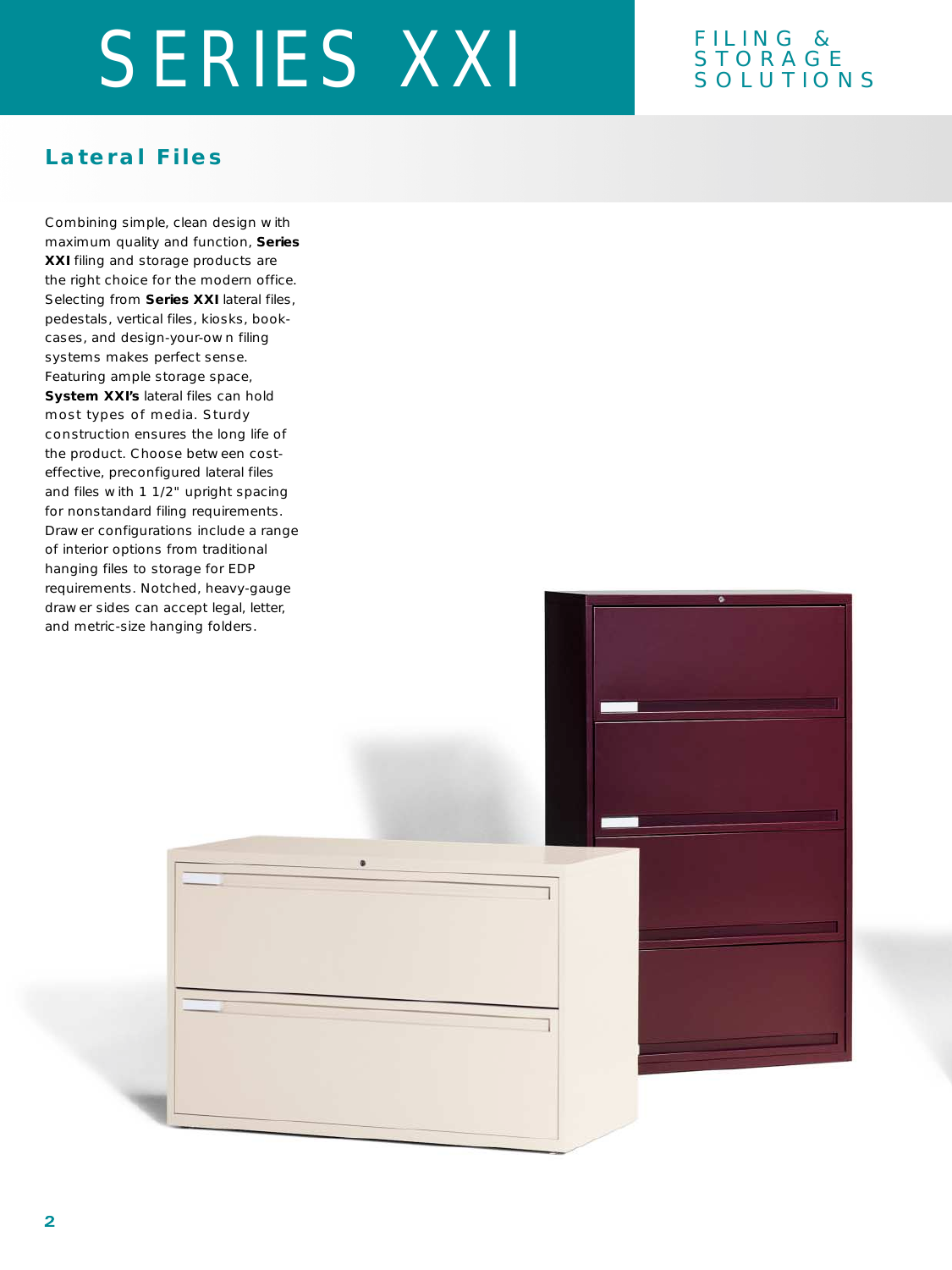Rollout shelves allow for easy access to internal contents.



Use a 1/4" socket wrench to adjust glides from inside. The glides allow adjusting from inside or outside and allow accurate leveling of the cabinet.



Laterals feature the **Series XXI** patented interlock. The interlock promotes safety by preventing more than one drawer from opening at a time. By automatically restaging, the interlock also prevents damage to the system if the drawers are removed and reinstalled.





The **Series XXI** receding door mechanism's nylon glides prevent metal-to-metal contact, allowing smooth motion. The mechanism also features integral brackets that control outward movement and prevent doors from lifting out of the tracks and scraping on components above.



**Series XXI** addresses the needs of the 21st century office employee with its media drawers. Users can configure 6" drawer interiors to hold diskettes, video tapes, stationery, and more.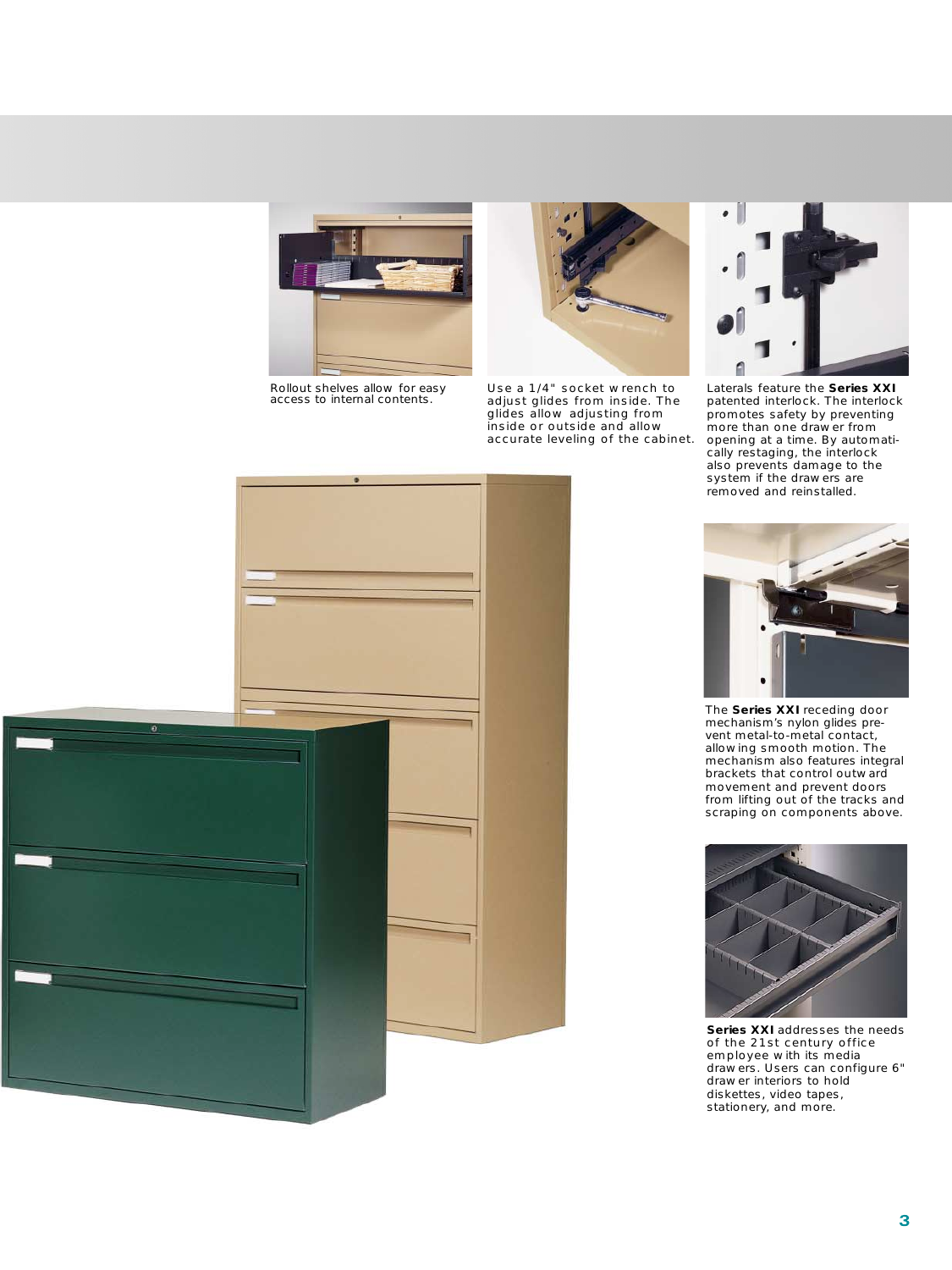#### FILING & STORAGE SOLUTIONS

#### **Pedestal Files**

**Series XXI** pedestals are the solution to any office storage need and complement other files and office furnishings. Select from freestanding, hanging, worksurface supporting, and mobile models.

**Series XXI** pedestals are versatile and strong. Standard models fit under 20", 24", or 30" deep worksurfaces. Drawers are available in 3", 6", 12", and 15" heights, accommodating most office supplies or computer printouts. Pedestals are made of 18- to 22 gauge cold-rolled steel.

The pedestals feature welded box frame construction that provides a sturdy mount for drawers. Drawers open and close smoothly due to heavy-duty, ball-bearing suspensions. Screw-mounted, double-wall drawer fronts are easily changed.

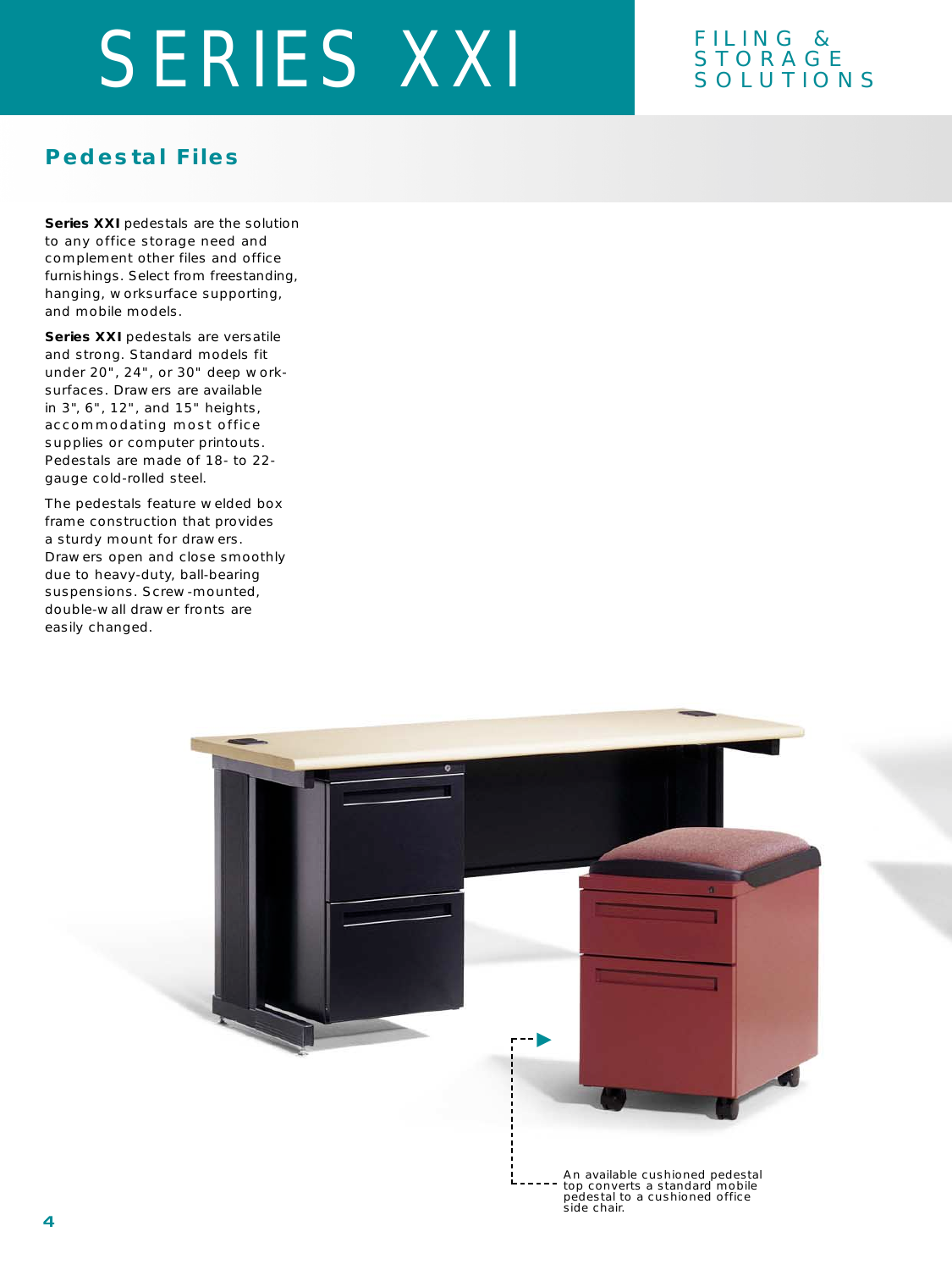

Random key-alike or master-key combination locks provide secu-rity for the end user. On-site custom keying is made possible with easily removed lock cores.



Available dividers provide back<br>support for side-to-side hanging<br>files. **Series XXI** pedestals feature<br>heavy-duty, ball-bearing slide arm<br>suspension, allowing for smooth,<br>yet durable, operation.



The self-aligning hangers inter-connect with keyhole slots in pedestals and lock into place with one thumbscrew.



An optional pencil tray stores and organizes pens, pencils, paper clips, and other office supplies.

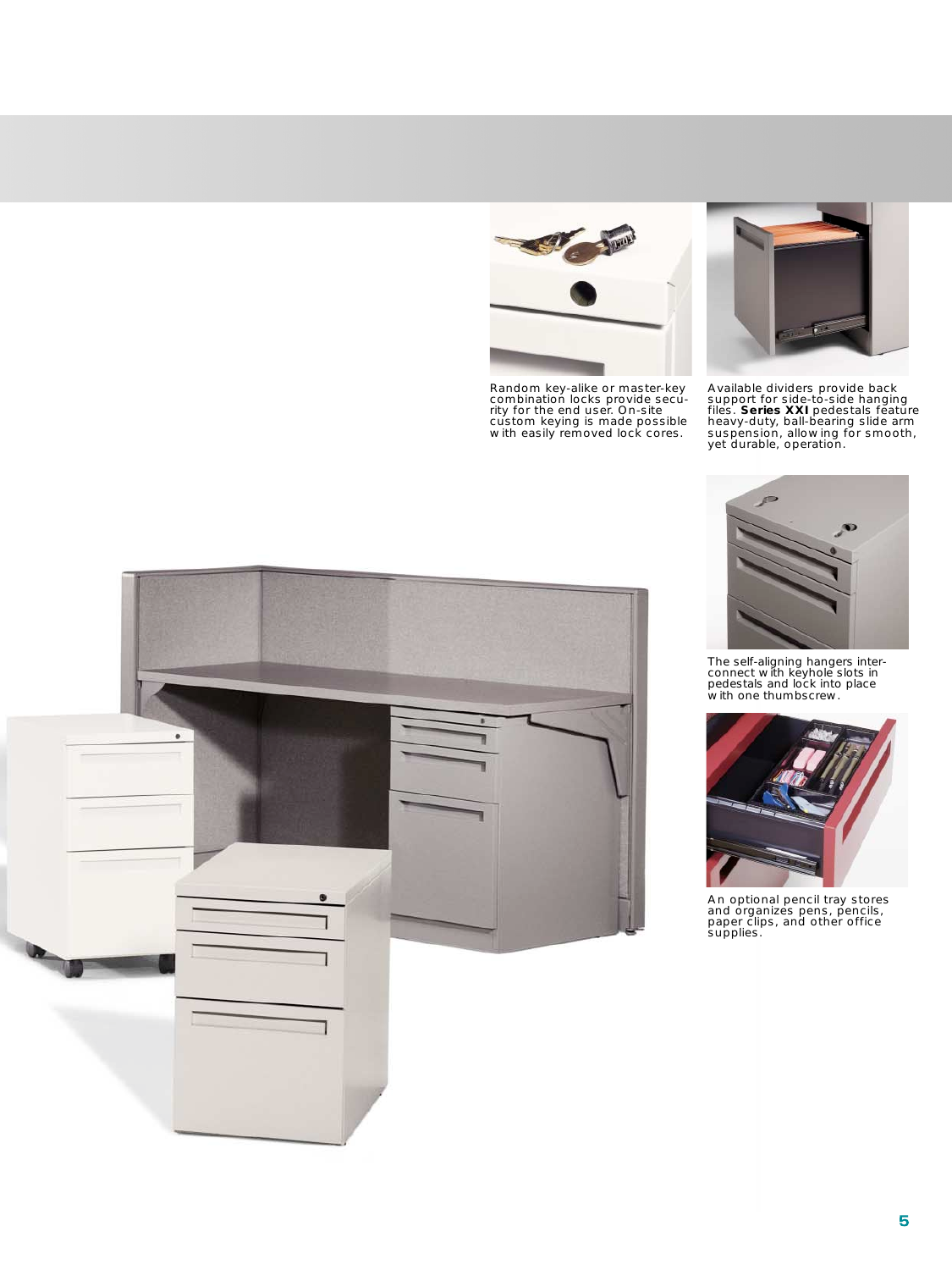#### FILING & STORAGE SOLUTIONS

### **Vertical Files**

The simple design of **Series XXI** vertical files along with its perimeter cabinet dimensions echo that of the other **Series XXI** offerings.

The **Series XXI** vertical files feature: adjustable glides, safety interlock, and removable lock. The cabinets are available in letter and legal (15" and 18") widths; in two, three, four, and five drawer configurations. Drawers can be configured with folder bars for hanging file storage or compressor followers for traditional tab folder storage (or a combination of both).

As strong as it is versatile, the **Series XXI** vertical file is constructed of heavy-gauge steel and a welded internal box frame. Additional strength is provided by heavy top and bottom bracing and a hidden brace welded to the front of the five drawer unit.

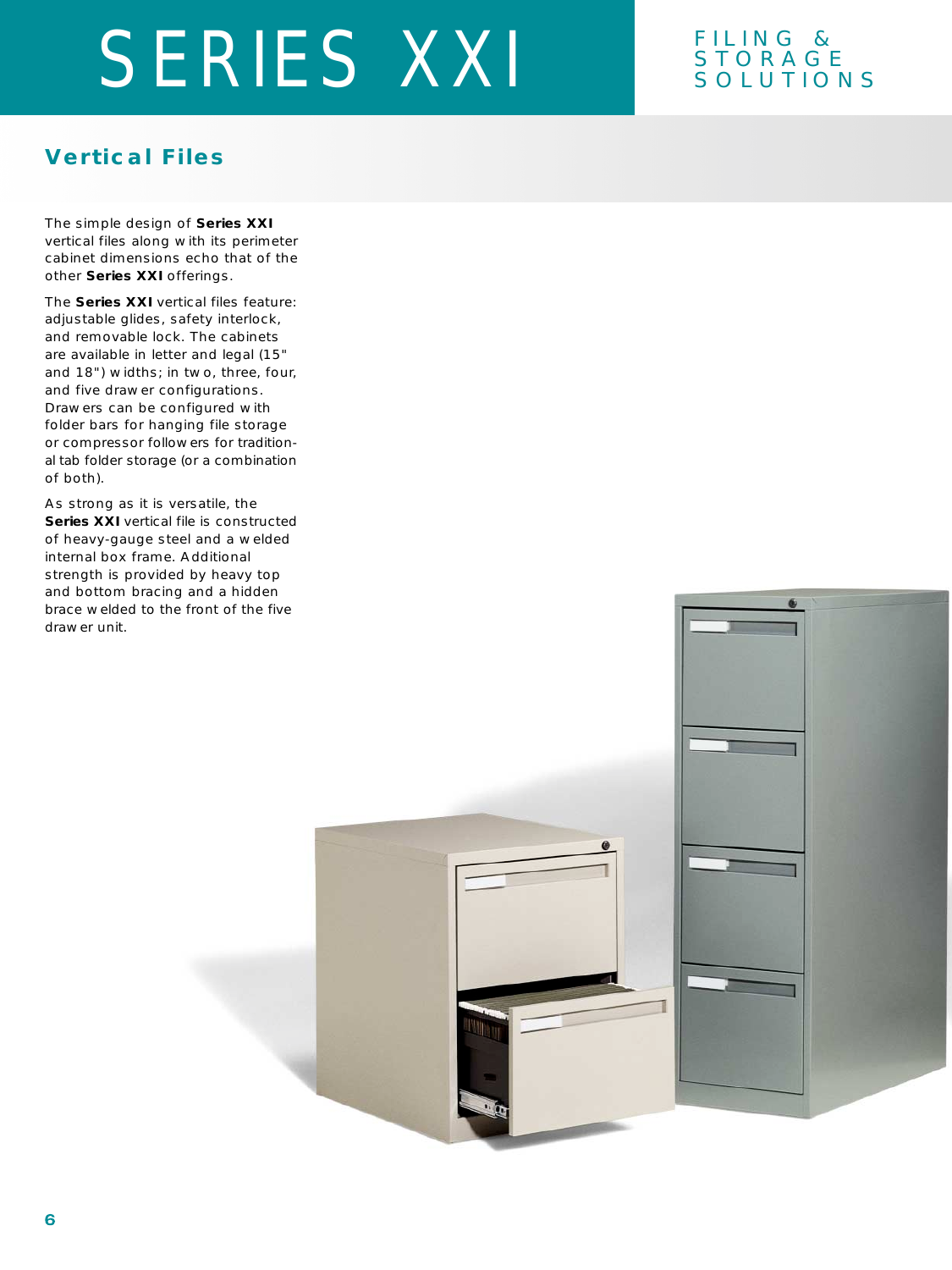Legal-sized vertical file cabinets are 18" wide.



Glides that adjust from inside the cabinet make installation even easier.





User-friendly compressor follow-ers adjust by pulling up and moving forward or backward, in 1" increments, accommodating most filing needs.



Hanging file storage is easily managed with field-installable folder bars. Pre-drilled holes at the rear of the file allow for bars to be quickly positioned with a Phillips head screwdriver.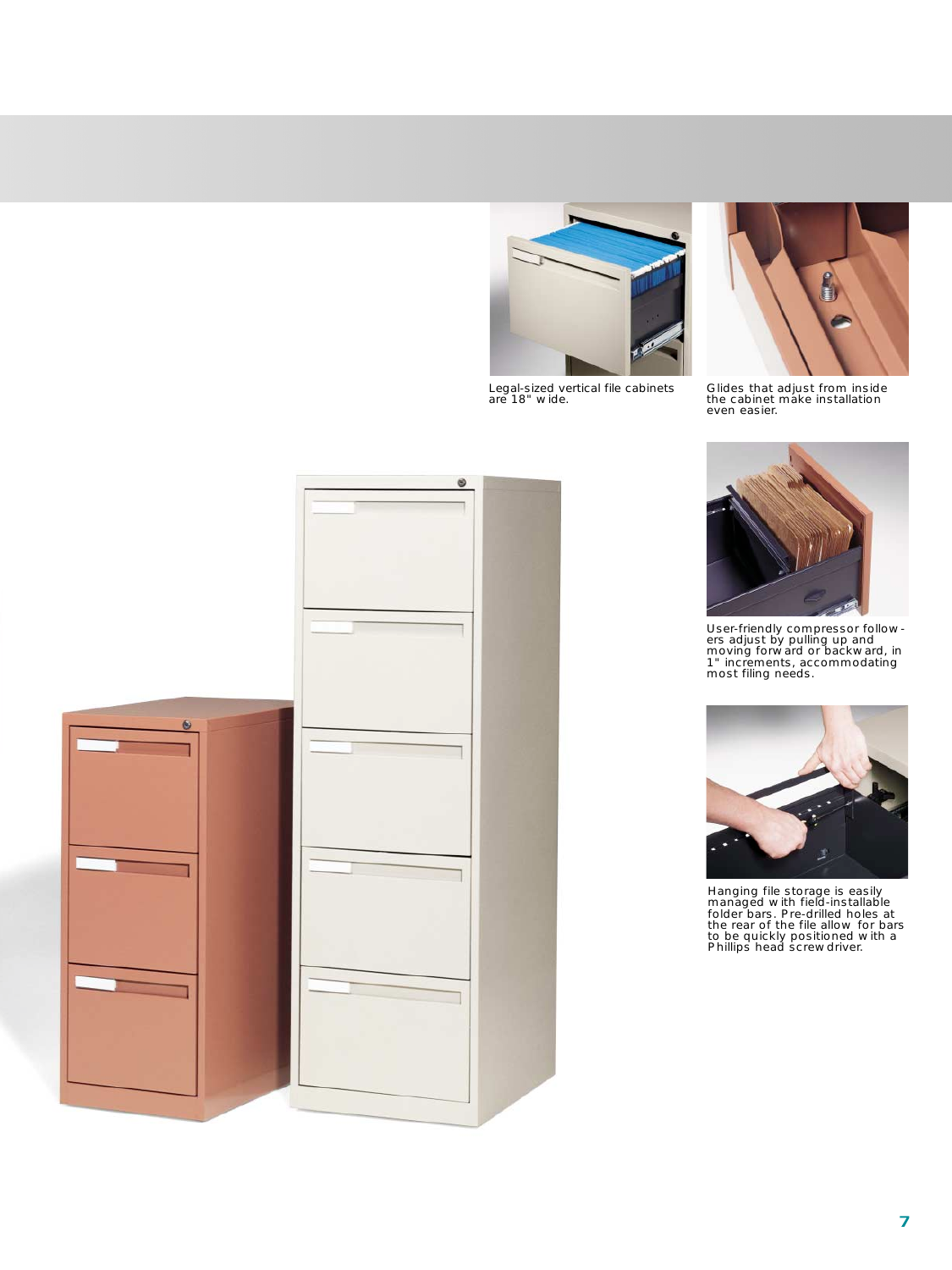#### FILING & STORAGE SOLUTIONS

#### **Kiosk/Storage Units**

**Series XXI** kiosks provide alternatives to ordinary filing systems. The kiosks were designed to provide multiple storage options in one comprehensive system: wardrobes to hold a coat or change of clothes; drawers for filing needs; open shelves to display items, or a closed cupboard for additional storage. Both the kiosk with open bookshelf and kiosk with hinged doors are constructed of 18- and 22- gauge steel.

**Series XXI** bookcases are at home in any office setting. Their versatility is readily apparent in their available depths, widths, and heights, as well as in their adjustable shelves. The bookcases coordinate well

with the lateral file line and come in both standard and accent finishes.

Versatility is also a feature of **Series XXI** storage cabinets. The cabinets accommodate shelf, wardrobe, and media storage requirements. Lateral files can be linked with cabinets to combine filing and storage functions. Cabinets can be configured as half lateral file and half storage cabinet, adding to their adaptability.

With so many options and a sharp image, **Series XXI** filing and storage products are clearly the right choice for today's office.



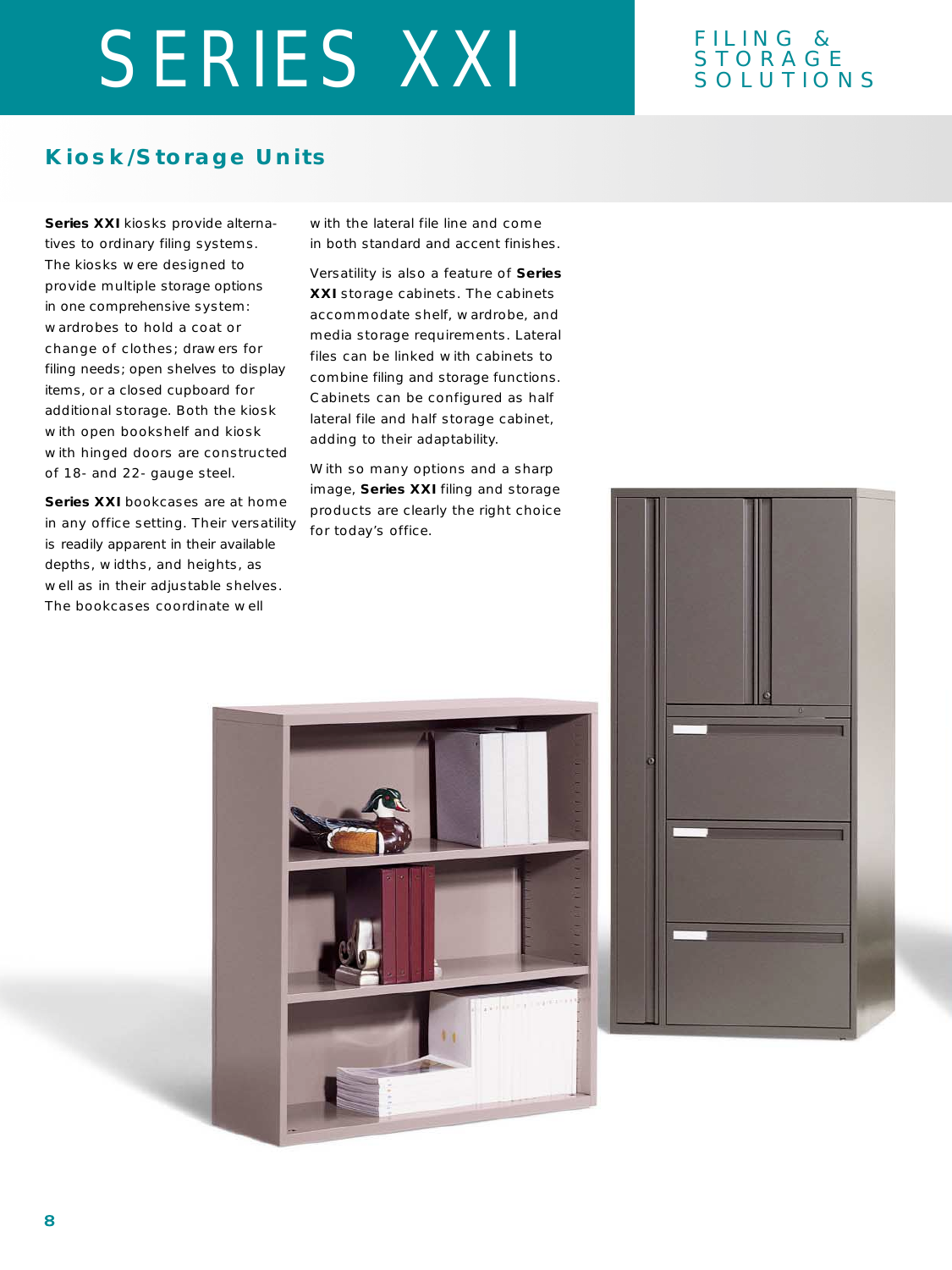

Shelving options include the kiosk with hinged doors and the kiosk with open bookshelf.



Shelves adjust in 1" increments, allowing the user to adjust for specific needs. Glides that adjust from inside the cabinet make installation even easier.





The steel kiosk add-on ward-robe is 9" wide, 18" deep, and 65-9/32" high to match a five high **Series XXI** lateral file.



Book end supports move across the width of the shelf, accom-modating the user's needs accordingly. The supports are available in a dark tone finish.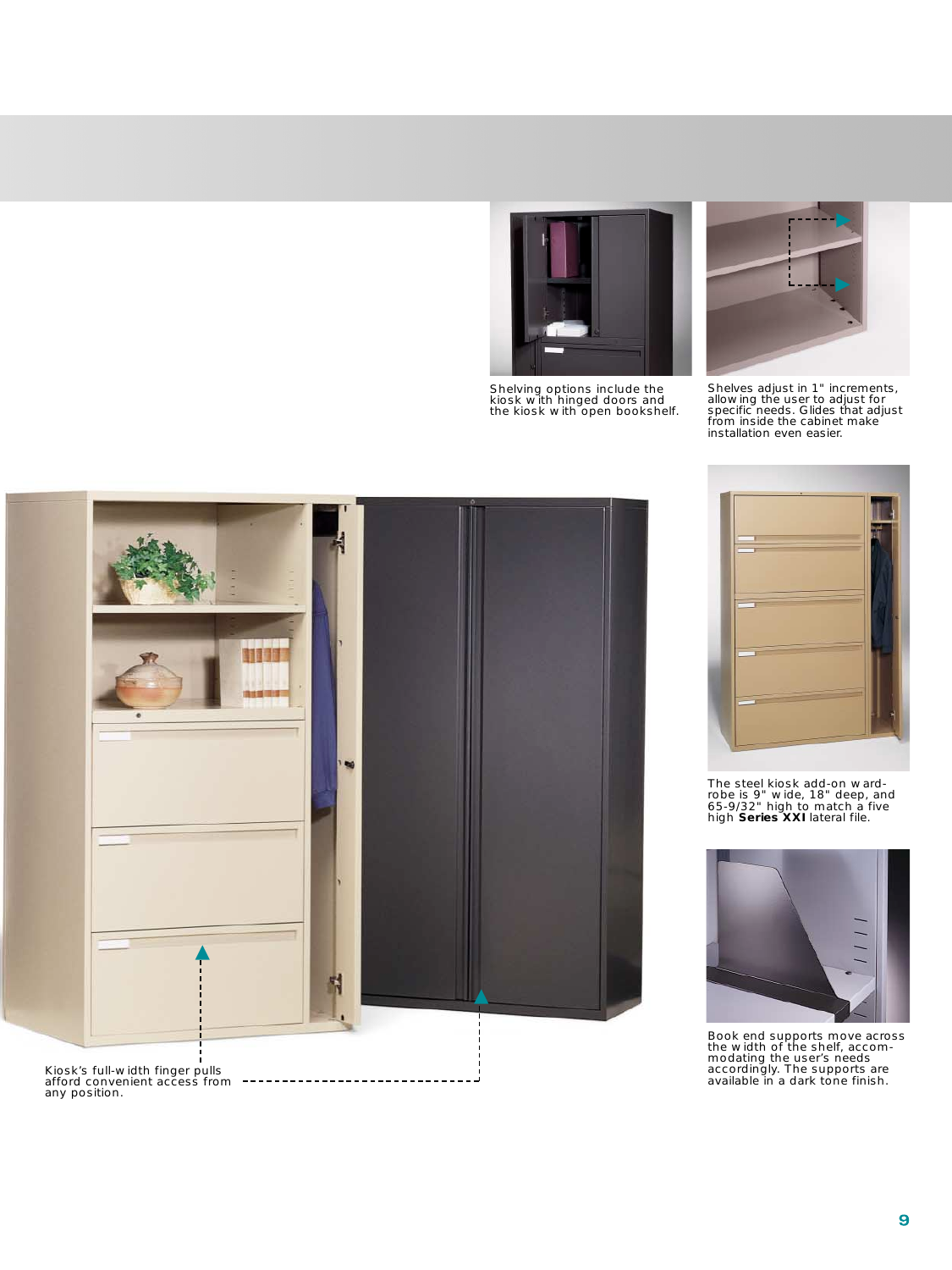#### FILING & STORAGE SOLUTIONS

### **Design-Your-Own Filing Solution**

Specify your own personal storage and filing configurations with the **Series XXI** design-your-own filing. Anything goes with the designyour-own system. Basic shells are available in 40 heights from 17- 13/16" to 77-17/32". Drawers are available in 3" to 15" heights. Accessories include: posting shelves, locking tie bars, rollout shelves, receding doors, binder hanging bars, shelf dividers, reel inserts, compressor followers, and coat rods. The design-your-own filing system fits the user's specific and unique needs.

Quality **Series XXI** features are included in the design-your-own files—patented interlocks, single-bit locks, counterbalance weights, heavy-duty suspensions, doublewall construction drawer fronts, internal bracing, and top and bottom reinforcements.



**27" High Shell:** 3—3" Drawers 1—6" Drawer 1—9" Drawer

### **Sample**



**65-9/32**" **High Shell:** 1—25-1/2" Hinged Door 1—1-1/2" Posting Shelf 1—1-1/2" Receding Door 1—6" Drawer 1—15" Drawer

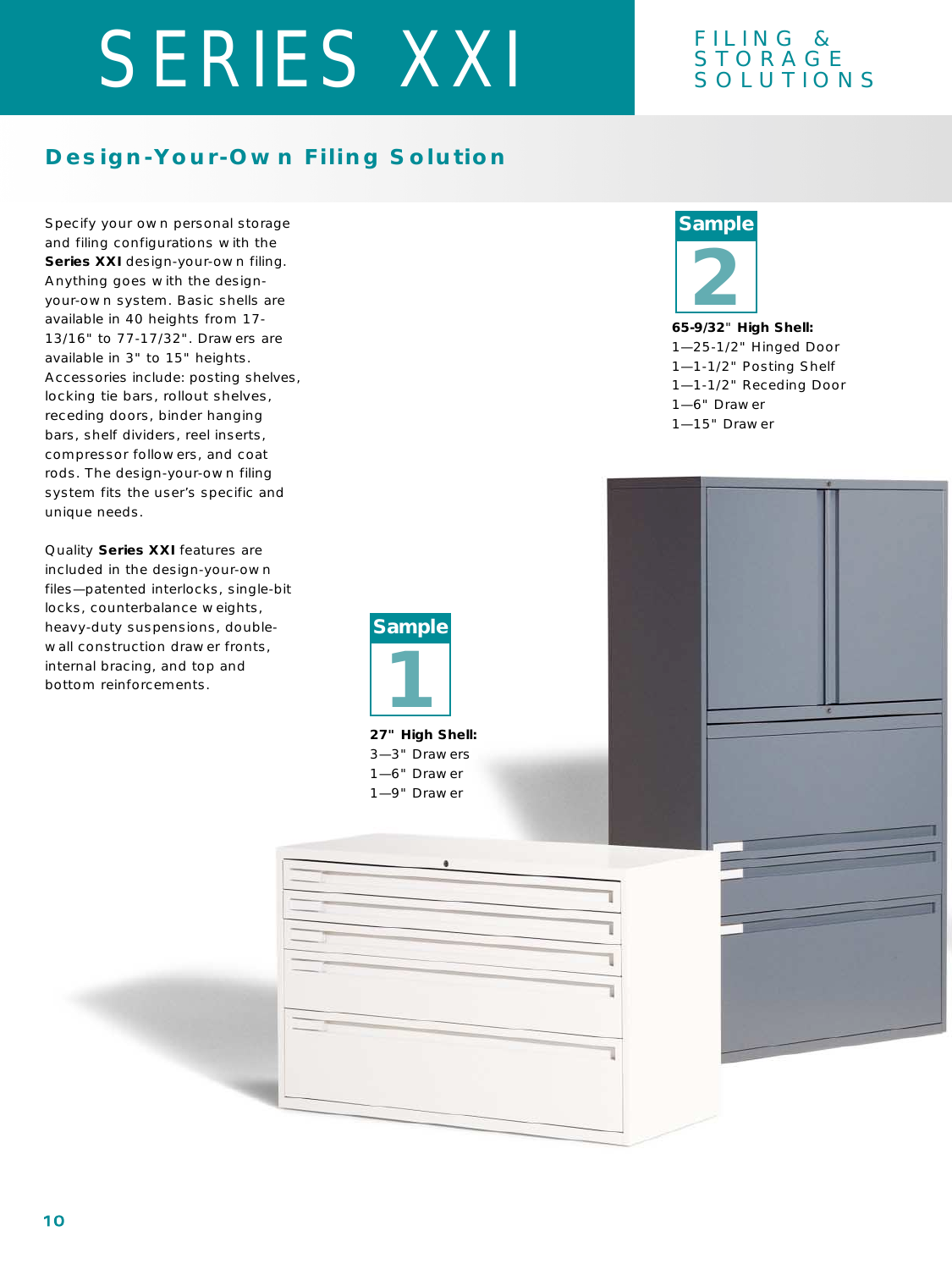

In the design-your-own system, 3" drawers are ideal to store maps and other large sheets of paper. Drawers are available in 3" to 15" heights.



A posting shelf conveniently extends from the 1-1/2" open-ing of a lateral file, making note-taking possible at a moment's notice.



**48-7/16**" **High Shell:** 2—15" Receding Doors 1—15" Drawer





Binder hanging bars are an available accessory in the design-your-own filing system. The binder frame is field-installable and holds 3" of filing material.